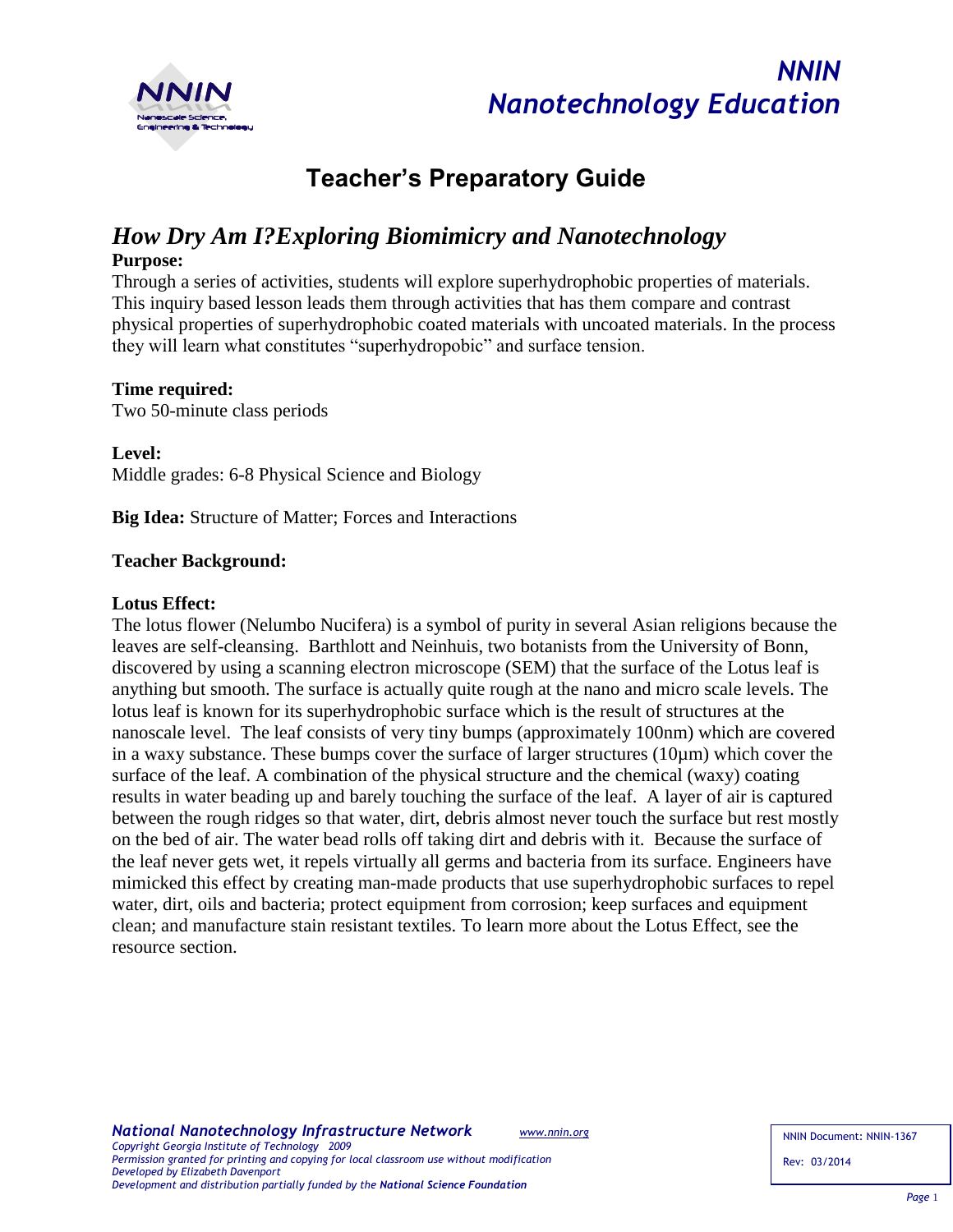

Figure 1A. Image from William Thielicke http://en.wikipedia.org/wiki/File:Lotus3.jpg GNU Free Documentation License and Creative Commons Attribution ShareAlike license



Figure 1B. Image Ralf Pfiefer http://en.wikipedia.org [wiki/ File:](http://en.wikipedia.org/wiki/%20File) LotusEffekt1.jpg GNU Free Documentation License

#### **Nanoscale surface coatings:**

Surface coatings mimicking the lotus leaf have been engineered as nanomaterials. Scientists and engineers have developed nanoscale surface coatings to provide further functionalities. These coatings are mixtures of film-forming materials (thin films) plus additives. Surfaces are nanopatterned or nanostructured that result in the superhydrophobic properties of the material. Nanomaterials are not as small as atoms but have dimensions in the range of the largest molecules found in the natural world. Applications of nanoscale surface coatings are seen in areas of biocides and altering physical properties of a material's surface which can include making materials biocompatible for use in medical applications. A new coating developed at the University of Michigan is 95 percent air and repels almost all liquids including hydrochloric acid and sulfuric acid. This type of coating can produce super stain-resistant clothes and breathable garments to protect soldiers. You may be familiar with the coating on windshields that allows the water to bead up and roll off to improve visibility during rain.

#### **Why do small textures cause super hydrophobicity? Why not large ones?**

Water sits on top of the textures, and surface tension acts at the perimeter of the tops. More length at the perimeter gives more surface tension force. Surface tension is force per unit length. Small textures packed closely together have more total top texture length than larger textures do. A classic example of this is a floating paper clip. A paper clip is denser than water and will sink if you push it down. But, if you gently place it on top of the water, surface tension will allow it float. This is because surface tension is force/length, and the paper clip has a lot of length. This is similar to how a water strider walks over water. You can show students this demonstration.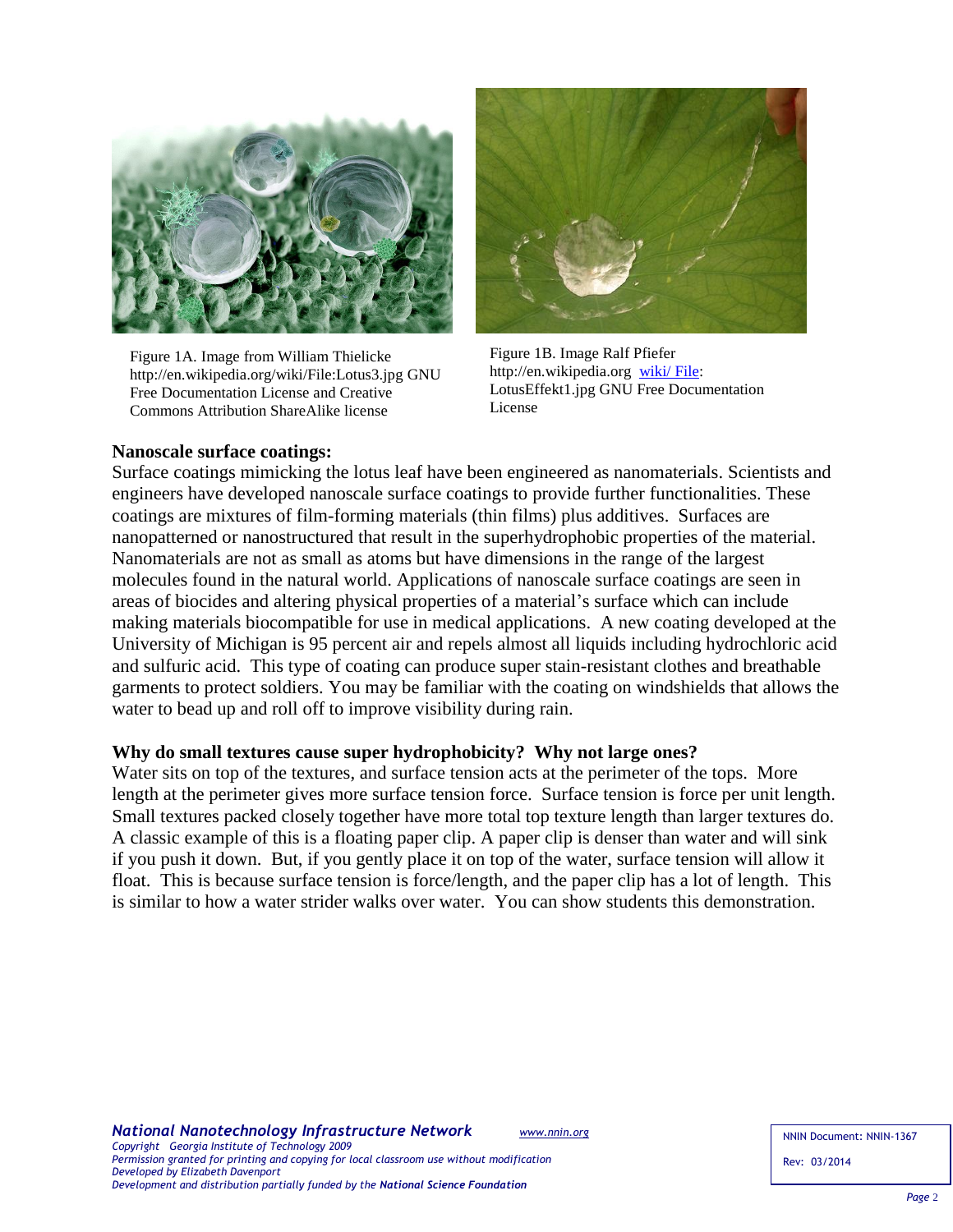

Figure 2. Surface tension suspends long paper clip http://en.wikipedia.org/wiki/File:Surface\_tension\_March\_2009-3.jpg

Ask the students: "How long does the paper clip need to be for surface tension to hold it up?"

- Surface tension of water  $= 0.07$  grams/cm
- Weight of paper clip  $= 0.5$  gram

```
Answer
Weight of paper clip = Force due to Surface tension
Weight = Length*Surface tension
0.5 gram = Length 0.07 gram/cm
Length = 0.5 gram/(0.07 gram/cm)
Length = 7 cm
```
Next, with the paper clip floating, add a drop of dish soap to the water. The paper clip immediately sinks because the soap is a surfactant that decreases the surface tension of the water.

This concept has been used to develop a superhydrophobic material – Nano Water Guard. As can be seen in Figure 3, it mimics the "bumps" of the lotus leaf. The images below show the nano textures of Nano Water Guard. Note that millions of these textures create a lot of length (shown in blue) to support the water. The total length of all the blue circles added together is similar to the length of the paper clip.



*National Nanotechnology Infrastructure Network [www.nnin.org](http://www.nnin.org/) Copyright Georgia Institute of Technology 2009 Permission granted for printing and copying for local classroom use without modification Developed by Elizabeth Davenport Development and distribution partially funded by the National Science Foundation*

NNIN Document: NNIN-1367 Rev: 03/2014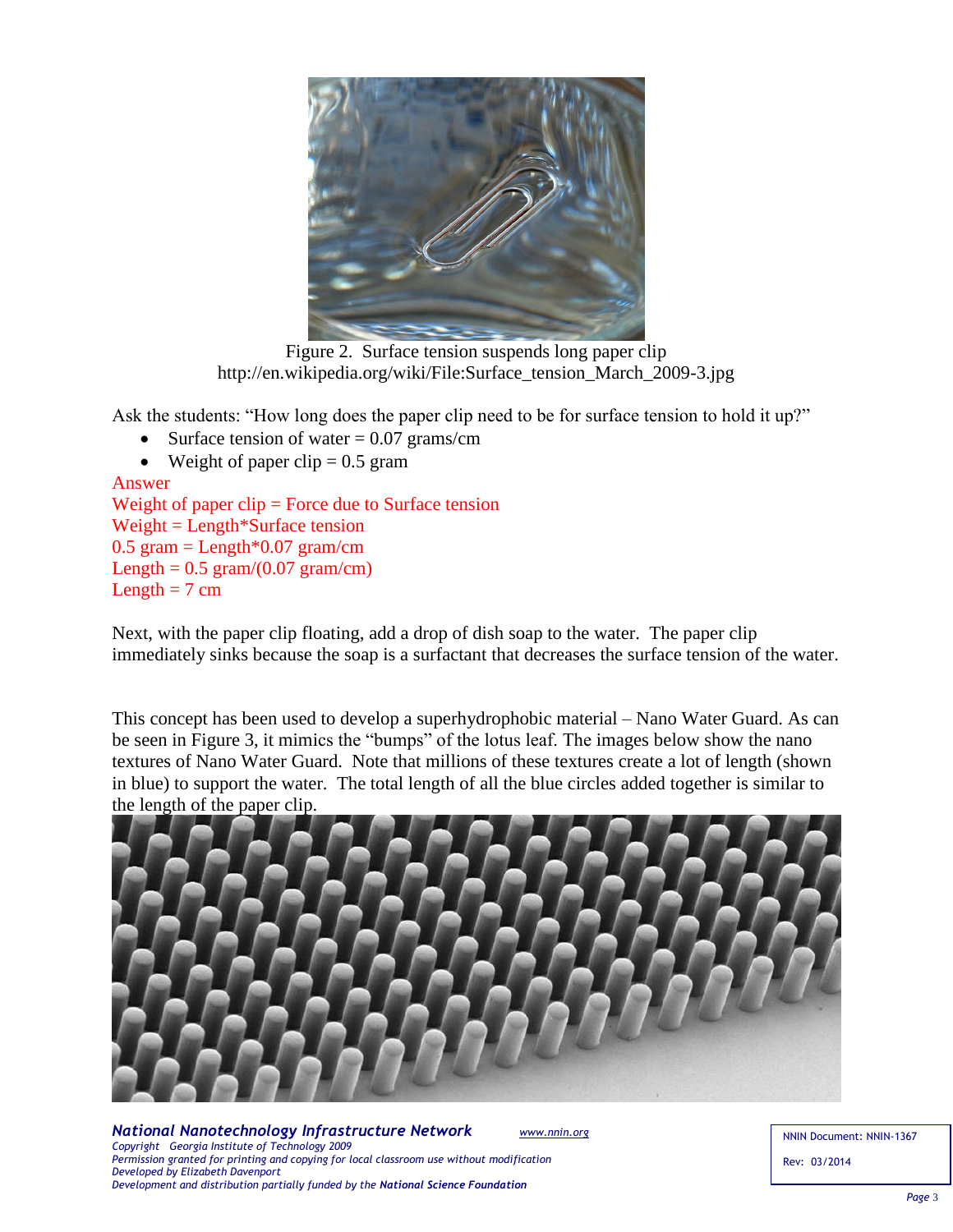

Figure 3. Microscope image of Nano Water Guard showing in blue the long total length of small textures packed closely together. Images courtesy of Andrew Cannon of 1900 Engineering, Nano Water Guard.

You can also show students a short video of NanoWater Guard in action - <https://www.youtube.com/watch?v=z4EFycryEU4>

## **Contact Angle and Wetting Capability**

Whether a material is considered hydrophobic, superhydrophobic, or hydrophilic is based on the contact angle. As noted above, whether a liquid beads or sheets when it meets a solid surface is determined by both the properties of the surface and the liquid. Students learn the terms hydrophilic as water loving and hydrophobic as water hating.

The contact angle is the angle where a liquid meets a solid surface. This angle will determine the wettability of a substance by the liquid. Figure 2 below shows the different forms of wetting that a material can have. To be superhydrophobic, the contact angle must be  $150^{\circ}$  while hydrophobic materials have a contact angle of greater than 90° (see Figure 4).



GNU Free Documentation License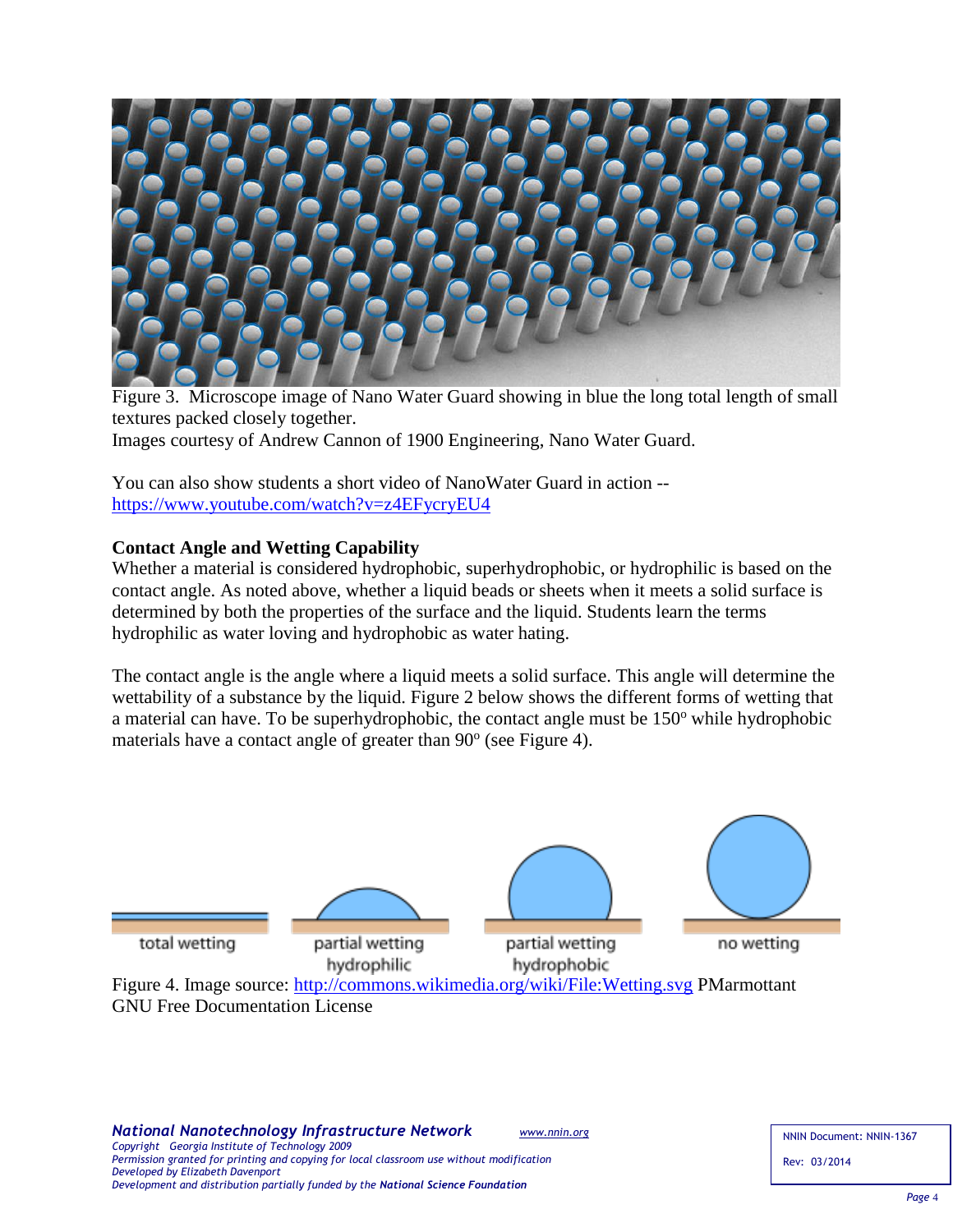| Property          | Distribution of surface tension   Contact angle |                             | Wetting  |
|-------------------|-------------------------------------------------|-----------------------------|----------|
| Super-hydrophobic | $\gamma_{LV}\gg\gamma_{SV}$                     | $\theta > 150^{\circ}$      | Very low |
| Hydrophobic       | $\gamma_{LV} > \gamma_{SV}$                     | $\theta > 90^{\circ}$       | Poor     |
| Hydrophilic       | $\gamma_{LV} < \gamma_{SV}$                     | $\theta < 90^{\circ}$       | Good     |
| Pinning           | $\gamma_{LV}\approx\gamma_{SV}$                 | $\theta \approx 90^{\circ}$ | Neutral  |



Figure 5. Image source: [http://www.tcnano.com/presse.asp?news\\_id=171&print=news&page=1](http://www.tcnano.com/presse.asp?news_id=171&print=news&page=1)

**Materials:** Per groups of 4 students

- SEM pictures of lotus leaf and magnolia leaf structure (included)
- 3 droppers or pipettes
- 4 small paper/plastic cups (6-8 oz.)
- 4 pairs of disposable gloves
- 4 safety glasses
- Oil (Vegetable)
- Water  $(50mL)$
- Tomato Sauce or Ketchup (50mL)
- Optional: potting soil (fill a plastic cup))
- Index cards 3 X 5; one coated with Rustoleum® NeverWet™ and one uncoated
- Coated and Uncoated Samples (using Rustoleum® NeverWet™ to coat): pieces of wood, plastic vinyl, tile, linoleum, siding, whit poaster board, etc.
- \* Rustoleum® NeverWet™ (or a similar product)

(\*Note: Rustoleum® NeverWet™ can be bought and ordered online at Home Depot ~\$16.50)

- Nanoscale Science Activities for Grades 6-12 by Jones et. al.
- LCD projector and computer with Internet

## **Advance Preparation: Day 2**

For Part B: Prepare the superhydrophobic coated samples by following the instructions on the product, Rustoleum® NeverWet<sup>™</sup> (or a comparable superhydrophobic spray coating). This preparation should be done in a hood or preferably outside using gloves and goggles. The process is two step and will take about one day to complete (60 minute application time and possible overnight curing). Do not have students prepare the materials as the fumes are very strong. Label each C and U (coated and uncoated).

NNIN Document: NNIN-1367 Rev: 03/2014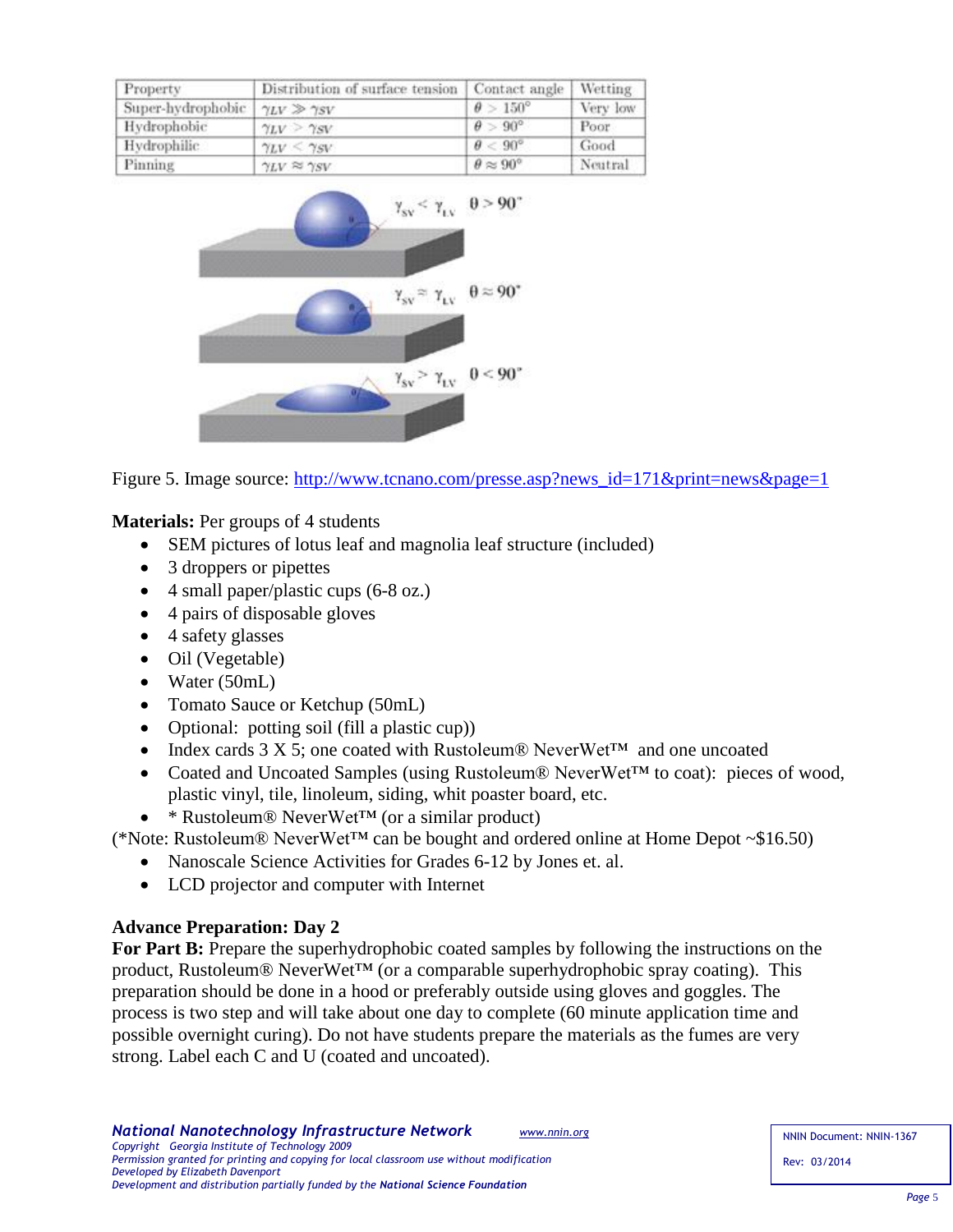**For Part C:** Take a piece of heavy plastic or linoleum and place an index card in the center/ Spray the plastic/linoleum with Rustoleum® NeverWet™ according to the directions. This will create a "frame of coating. Once dried, remove the index card.



### **Safety Information:**

Students should wear gloves, especially while handling coated products and plants.

## **Directions for the Activity:**

### **PRE-LAB ACTIVITY Day 1**

*Biomimicry: The Mystery of the Lotus Leaf* This activity can be found in Nanoscale Science: Activities for Grades 6-12 pages 71-76. (see resource section)

# **LAB ACTIVITY Day 2**

#### **Part A**

Observe structure of lotus leaves and magnolia leaves using SEM microscope or images. What do you observe? What structures in each leaf creates or prevents hydrophobicity?

The magnolia leaf has a fairly smooth surface compared to the bumpy surface of the lotus leaf. Draw a Venn diagram to compare and contrast the structure of the leaves.

View: 24-Second Lotus Leaf video-clip<http://www.youtube.com/watch?v=MFHcSrNRU5E>

## **Part B**

*Note: Students should handle samples with gloves.*

- 1. Place 5 drops of water on sample 1, C (coated) and U (uncoated). Hold samples over cup of water and let drip into the cup. Record observations in chart.
- 2. Repeat step 1 for each sample, C and U (coated and uncoated). Record observations in chart.
- 3. Now place 5 drops of oil on each sample, coated and uncoated. Drip excess oil into another cup. Record observation in chart.
- 4. Do the same for tomato sauce. Record observation.
- 5. Optional: dry soil on samples and then wet the soil. Shake off.
- 6. Compare the data in your chart to your data from the *Mystery of the Lotus Leaf* activity on day 1. What comparisons can be made?
- 7. What do you think the C and U labels on the samples mean?

Have a class discussion of the data.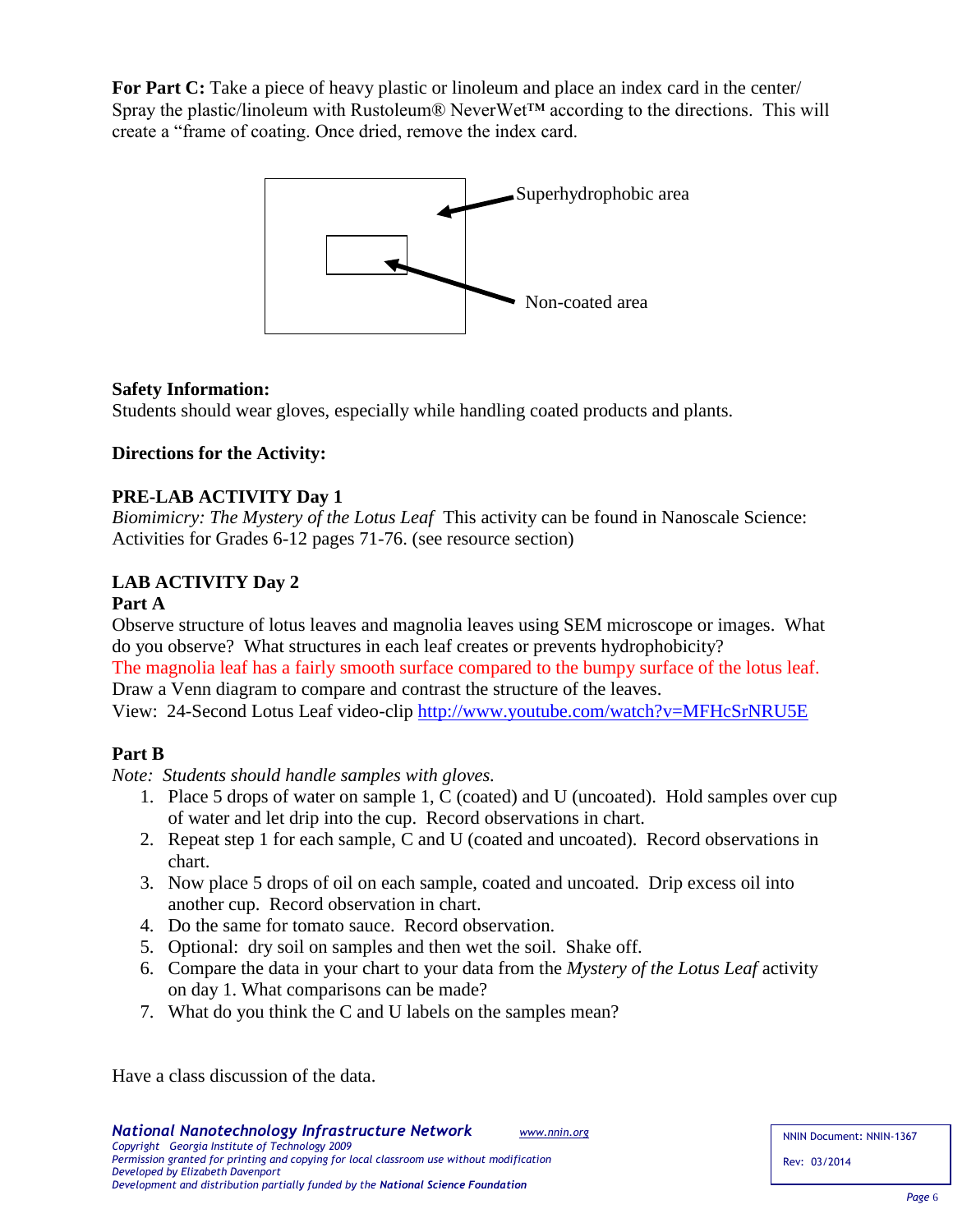# **Part C**

# **Mystery of the Pooled Water**

Teacher Demo or Group activity (if group activity then make more squares of the material)

- 1. Show students piece of plastic/linoleum but do not tell them how it was treated. With student help, begin placing drops of water in the middle of the linoleum until they pool up in a rectangle.
- 2. The water will remain in the middle of the linoleum and will pool up and will not cross over into the frame-treated part of the linoleum. Water will pool up in the shape of the index card.
- 3. Challenge students to solve the mystery of the pooled water from the information learned from the past two activities. Ask them, "How would you replicate this demonstration?" Draw an illustration showing why the water pooled up and did not fall off the plastic. (see image above)

Once the students have completed the activities, there should be a class discussion about why they think the materials behaved the way that they did. At this time, you should explain what C and U mean and how the samples were prepared.

View Home Depot NeverWet Video-clip

[http://www.homedepot.com/p/t/204216476?storeId=10051&langId=-](http://www.homedepot.com/p/t/204216476?storeId=10051&langId=-1&catalogId=10053&productId=204216476&R=204216476#.UdsCh-jD9jo) [1&catalogId=10053&productId=204216476&R=204216476#.UdsCh-jD9jo](http://www.homedepot.com/p/t/204216476?storeId=10051&langId=-1&catalogId=10053&productId=204216476&R=204216476#.UdsCh-jD9jo)

# **Part D (Extension Activity)**

Access *the Creating Colors by Changing Scale* activity in the NNIN Demonstration Guide [http://www.nnin.org/sites/default/files/files/NNIN\\_Outreach\\_Demo\\_Guide-11\\_10.pdf.](http://www.nnin.org/sites/default/files/files/NNIN_Outreach_Demo_Guide-11_10.pdf) This activity can help students understand how thin films can be created. You can then relate the thin films to surface coatings used make hydrophobic materials.

**Poster Project:** Have students create a poster showing 10 ways superhydrophobic coatings could be used in their household.

# **Cleanup**:

- If repeating activity within a couple of days, refrigerate left-over plant leaves in plastic bag wrapped in wet paper towel. If not, discard.
- Throw away uncoated products.
- Carefully wipe off coated products to use again.

## **Resources:**

- Lotus Effect:
	- o [http://en.wikipedia.org/wiki/Lotus\\_effect](http://en.wikipedia.org/wiki/Lotus_effect)
	- o [http://www.mecheng.osu.edu/nlbb/files/nlbb/Lotus\\_Effect.pdf](http://www.mecheng.osu.edu/nlbb/files/nlbb/Lotus_Effect.pdf)
	- o <http://www.nanowerk.com/spotlight/spotid=19644.php>
	- o [http://www.p2i.com/blogs/articles/magic\\_lotus\\_leaf\\_natures\\_nanotechnology](http://www.p2i.com/blogs/articles/magic_lotus_leaf_natures_nanotechnology)
- *The Gecko's Foot Bio-inspiration: Engineering New Materials from Nature* by Peter Forbes, W.W. Norton & Company 2005.